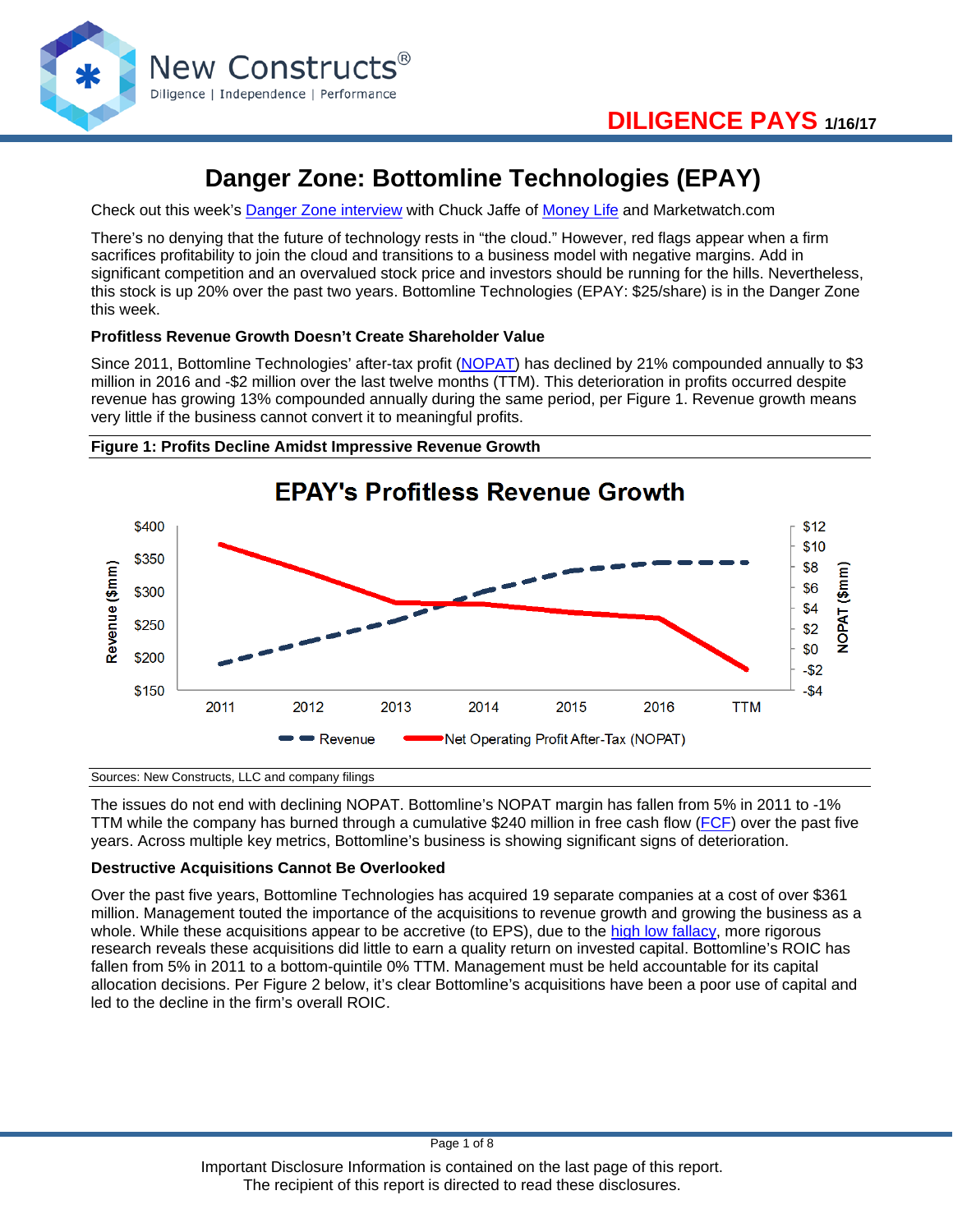





Sources: New Constructs, LLC and company filings

# **Compensation Plan Incentivizes Destructive Acquisitions**

[Misaligned executive compensation plans](https://www.newconstructs.com/case-study-shareholder-risks-misaligned-executive-compensation/) help line the pockets of executives at the expense of shareholders. Bottomline Technologies' executive compensation plan, apart from base salary, rewards executives for meeting revenue and non-GAAP operating income targets. Each of these metrics does not align executive interests with those of shareholders.

As shown in Figure 1, Bottomline Technologies has been able to grow revenue, largely through acquisition, and meet the bonus goal. At the same time, non-GAAP operating income conveniently excludes expenses such as acquisition and integration related costs and restructuring expenses, which are quite meaningful for a firm that's done 19 acquisitions in five years. Ultimately, Bottomline is able to meet revenue goals through acquisition, and by excluding key costs related to acquisitions, also meet non-GAAP operating income goals.

As we've demonstrated through [multiple case studies,](https://www.newconstructs.com/category/roic-drives-valuation/) ROIC, not revenue or non-GAAP income, is the primary driver of shareholder value creation. Without major changes to this compensation plan, preferably to emphasize shareholder-creation-friendly metrics (e.g. ROIC), investors should expect further value destruction while management continues to get big payouts.

# **Non-GAAP Metrics Mask Economic Reality**

Non-GAAP metrics should be [a red flag for investors](https://www.newconstructs.com/dangers-non-gaap-earnings-2/) because they often mask the true economics of the business. Bottomline Technologies uses non-GAAP metrics such as "core net income" and adjusted EBITDA to "better represent the business." We can agree that these metrics "better" represent the business, in that they make the firm look profitable when it is in fact losing money, but these metrics are certainly not more accurate. Below are some of the expenses EPAY removes to calculate its non-GAAP metrics:

- 1. Stock-based compensation expenses
- 2. Acquisition and integration related expenses
- 3. Restructuring related costs
- 4. Global ERP system implementation costs
- 5. Minimum pension liability adjustments

These adjustments have a significant impact on the disparity between GAAP net income, "core net income", and economic earnings. In 2016, EPAY removed over \$30 million in stock-based compensation expense (9% of 2016 revenue) to calculate "core net income." This adjustment allowed Bottomline Technologies to report "core net income" of \$58 million," compared to -\$20 million GAAP net income and -\$28 million economic earnings, per Figure 3.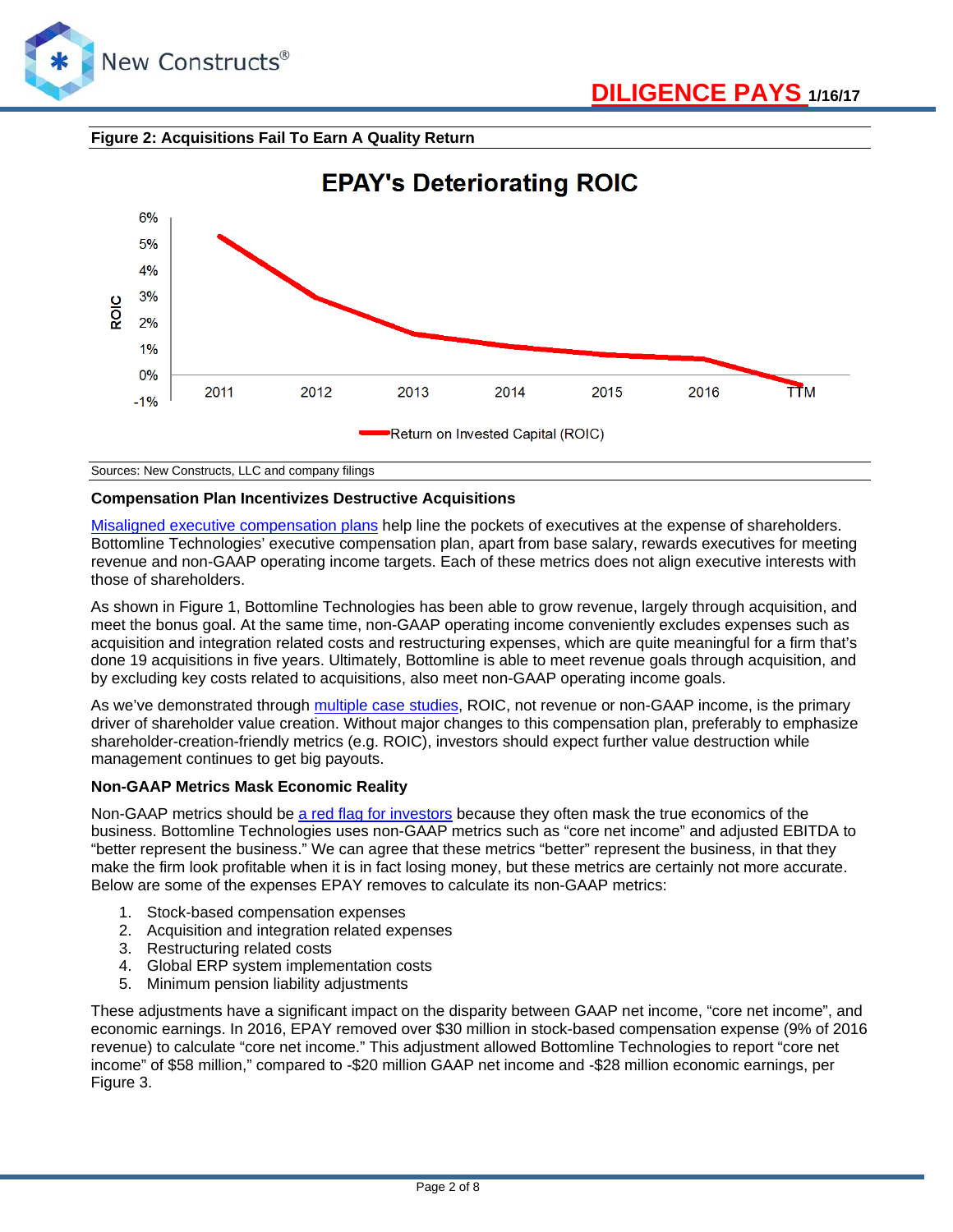

# **Figure 3: Disconnect Between Non-GAAP & Economic Earnings**



# **Misleading Non-GAAP Income**

Sources: New Constructs, LLC and company filings

# **Lagging Profitability In A Fragmented Industry**

Bottomline Technologies provides cloud-based business payment, digital banking, fraud prevention, and financial document services. Ultimately, Bottomline facilitates the transfer of money between businesses and vendors. EPAY faces competition from many different angles, including firms that offer "one-stop solutions" and those that provide more customizable services that facilitating only one subset of payment transactions. Competitors include Wells Fargo & Company (WFC), Fiserv Inc. (FISV), American

Express (AXP), NCR Corporation (NCR), Infosys (INFY), and even ACH capabilities offered by banks, such as direct deposit and money transfers. Per Figure 4 below, Bottomline Technologies lags the profitability of its peers within this fragmented industry.

Most notably, the firms with the highest profitability in the industry are those that have business lines apart from payment facilitation. Firms such as Oracle (ORCL), Wells Fargo, and American Express each have NOPAT margins above 18% and can support payment processing through resources derived from main business lines. Bottomline Technologies on the other hand, with its -1% margin, faces significant competitive disadvantages without a profitable segment to bolster its payment services.

# **Figure 4: Bottomline Technologies' Bottom Barrel Profitability**

| Company                         | <b>Ticker</b> | <b>Return On Invested</b><br><b>Capital (ROIC)</b> | <b>NOPAT</b><br><b>Margin</b> |
|---------------------------------|---------------|----------------------------------------------------|-------------------------------|
| <b>Oracle Corporation</b>       | <b>ORCL</b>   | 20%                                                | 28%                           |
| Wells Fargo & Company           | <b>WFC</b>    | 10%                                                | <b>26%</b>                    |
| Fisery Inc.                     | <b>FISV</b>   | 12%                                                | 19%                           |
| <b>Infosys Ltd</b>              | <b>INFY</b>   | <b>27%</b>                                         | 18%                           |
| <b>American Express</b>         | AXP           | 14%                                                | 18%                           |
| Jack Henry & Associates         | <b>JKHY</b>   | 17%                                                | 17%                           |
| International Business Machines | <b>IBM</b>    | 10%                                                | 14%                           |
| <b>Nice Systems</b>             | <b>NICE</b>   | 15%                                                | 14%                           |
| <b>Fidelity National</b>        | <b>FIS</b>    | 5%                                                 | 10%                           |
| <b>NCR Corporation</b>          | <b>NCR</b>    | 8%                                                 | 8%                            |
| <b>ACI Worldwide</b>            | <b>ACIW</b>   | 1%                                                 | 2%                            |
| <b>Bottomline Technologies</b>  | <b>EPAY</b>   | 0%                                                 | $-1%$                         |

Sources: New Constructs, LLC and company filings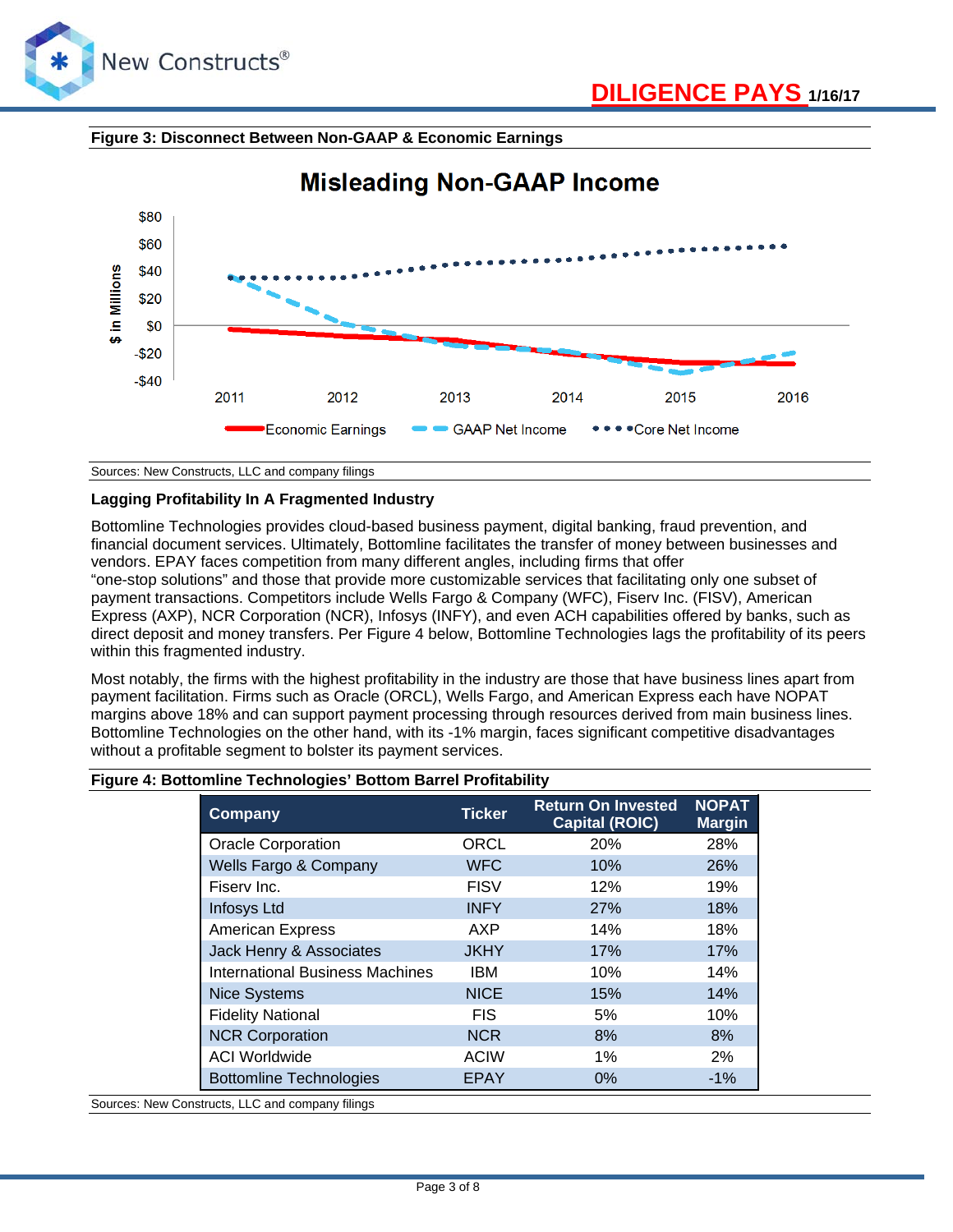

## **Bull Hopes Rest On Profitable Cloud Transition**

As noted above, the transition to the cloud and subscription-based revenues has not been a profitable venture for Bottomline Technologies. We've covered many unprofitable cloud companies in previous [Danger Zone](https://www.newconstructs.com/category/danger-zone/)  [reports.](https://www.newconstructs.com/category/danger-zone/) Bottomline is unique in that prior to its transition to subscription-based products, the firm was able to generate positive NOPAT, albeit a small one.

In transitioning to the cloud, EPAY prioritized revenue growth, in hopes that investors would put faith in the firm's ability to regain profitability sometime in the future. However, as shown in Figure 5 below, this profitability seems far off, if not impossible.

Per Figure 5, Bottomline Technologies' operating expenses are growing faster than revenues. Product development & engineering, sales & marketing, and general & administrative costs have grown 17%, 16%, and 13% compounded annually respectively since 2011. Meanwhile, revenue has grown only 13% compounded annually over the same time period.

#### **Figure 5: Costs Outpace Revenue Growth**

| <b>Operating Item</b>                     | 2011  | 2016  | <b>CAGR</b> |
|-------------------------------------------|-------|-------|-------------|
| Product Development & Engineering Cost    | \$22  | \$47  | 17%         |
| Sales & Marketing Costs                   | \$39  | \$84  | 16%         |
| <b>General &amp; Administrative Costs</b> | \$20  | \$39  | 15%         |
| <b>Revenues</b>                           | \$189 | \$343 | 13%         |

Sources: New Constructs, LLC and company filings.

These rising costs undermine any revenue growth EPAY has achieved through acquisition or organically. Soaring costs, industry lagging margins, and the poor executive compensation structure outlined above make it rather hard to keep the faith that EPAY will return to profitability anytime soon.

Making matters worse, any bull case rests on the hope that EPAY will not only return to profitability, but earn significant market share and grow profits at unrealistic growth rates, as we'll show below.

## **EPAY Is Already Priced To Perfection**

Despite deterioration in business fundamentals, EPAY is up 20% over the past two years, which outpaces the S&P 500, which is up only 13%. The significant price increase without a subsequent improvement in the business's cash flow leaves EPAY priced to perfection.

To justify its current price of \$25/share, EPAY must achieve NOPAT margins of 5% (highest ever achieved by firm in 2011, compared to -1% TTM) and grow revenue [by 13% compounded annually for the next 14](https://www.newconstructs.com/wp-content/uploads/2017/01/NewConstructs_DCF_EPAYjustification_2017-01-16-1.png) years. In this scenario, Bottomline would be generating nearly \$2 billion in revenue (14 years from now), which is greater than the combined revenue of competitors ACIW and NICE from Figure 4 and greater than Jack Henry & Associates (JKHY) fiscal 2016 revenue. In other words, the expectations baked into the stock price imply EPAY taking significant market share moving forward.

Even if we assume EPAY can achieve 5% NOPAT margins and grow revenue by a more realistic [rate of 9%](https://www.newconstructs.com/wp-content/uploads/2017/01/NewConstructs_DCF_EPAYvaluation_2017-01_16.png)  [compounded annually for the next decade,](https://www.newconstructs.com/wp-content/uploads/2017/01/NewConstructs_DCF_EPAYvaluation_2017-01_16.png) the stock is worth only \$11/share today – a 56% downside. Each of these scenarios also assumes EPAY is able to grow revenue and NOPAT/free cash flow without spending on working capital or fixed assets. This assumption is unlikely but allows us to create very optimistic scenarios that demonstrate how high expectations in the current valuation are. For reference, EPAY's [invested capital](https://www.newconstructs.com/education-invested-capital/) has grown on average \$38 million (11% of 2016 revenue) per year over the last ten years.

# **Is EPAY Worth Acquiring?**

The largest risk to our bear thesis is what we call "<u>stupid money risk",</u> which means an acquirer comes in and pays for EPAY at the current, or higher, share price despite the stock being significantly overvalued. Accordingly, we only see an acquisition as possible if an acquiring firm is willing to destroy substantial shareholder value.

Below we show just how expensive EPAY remains after assuming an acquirer can gain significant synergies.

To begin, EPAY has liabilities of which investors may not be aware that make it more expensive than the accounting numbers suggest.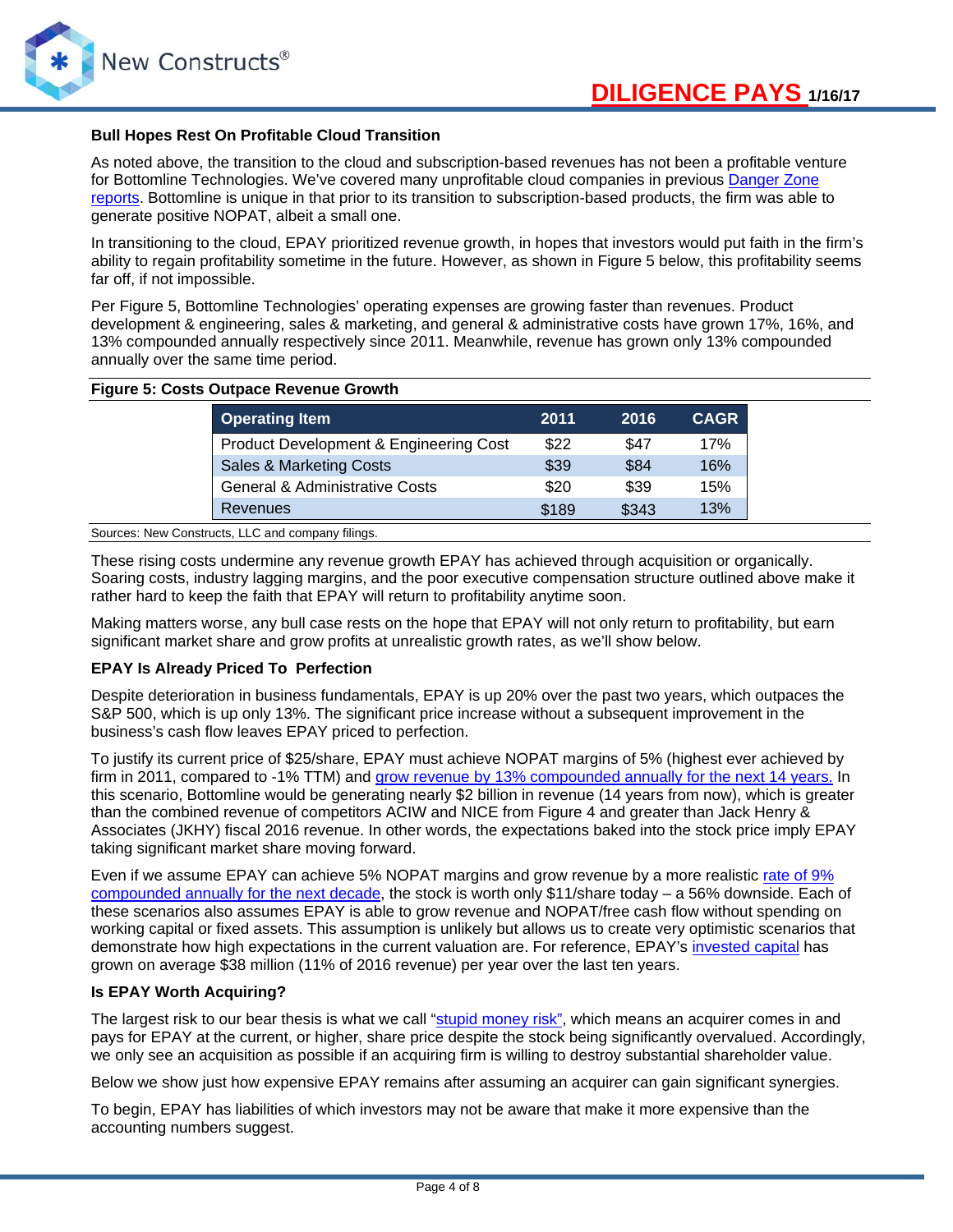

- 1. \$26 million in [off-balance-sheet operating leases](https://www.newconstructs.com/off-balance-sheet-debt/) (3% of market cap)
- 2. \$21 million in [deferred tax liabilities](https://www.newconstructs.com/net-deferred-tax-assets-and-liabilities/) (2% of market cap)
- 3. \$21 million in *underfunded pensions* (2% of market cap)
- 4. \$2 million in [outstanding employee stock options](https://www.newconstructs.com/outstanding-employee-stock-options/) (<1% of market cap)

After adjusting for these liabilities we can model multiple purchase price scenarios. Even in the most optimistic of scenarios, EPAY is worth less than the current share price.

Figures 6 and 7 show what we think Fiserv (FISV) should pay for Bottomline Technologies to ensure it does not destroy shareholder value. Adding Bottomline Technologies could bolster Fiserv's payments and banking services. However, there are limits on how much FISV would pay for EPAY to earn a proper return, given the NOPAT of free cash flows being acquired.

Each implied price is based on a 'goal ROIC' assuming different levels of revenue growth. In each scenario, the estimated revenue growth rate in year one and two equals the consensus estimate for 2017 (2%) and 2018 (8%). For the subsequent years, we use 8% in scenario one because it represents a continuation of 2018 expectations. We use 14% in scenario two because it assumes a merger with FISV could create revenue growth through cross selling platform opportunities.

We conservatively assume that Fiserv can grow Bottomline Technologies' revenue and NOPAT without spending on working capital or fixed assets. We also assume EPAY immediately achieves a 9% NOPAT margin, which is the average of EPAY and FISV's TTM NOPAT margins. For reference, EPAY's TTM NOPAT margin is - 1%, so this assumption implies immediate improvement and allows the creation of a truly best case scenario.

# **Figure 6: Implied Acquisition Prices For FISV To Achieve 6% ROIC**

| To Earn 6% ROIC On Acquisition |                                   |                             |  |
|--------------------------------|-----------------------------------|-----------------------------|--|
| <b>Revenue Growth Scenario</b> | <b>EPAY's Implied Stock Value</b> | % Discount to Current Price |  |
| 7% CAGR for 5 years            | \$14                              | 45%                         |  |
| 10% CAGR for 5 years           | \$17                              | 32%                         |  |

Sources: New Constructs, LLC and company filings.

Figure 6 shows the 'goal ROIC' for FISV as its weighted average cost of capital [\(WACC\)](https://www.newconstructs.com/education-weighted-avg-cost-capital/) or 6%. Even if Bottomline Technologies can grow revenue by 10% compounded annually with a 9% NOPAT margin for the next five years, the firm is worth less than its current price of \$25/share. It's worth noting that any deal that only achieves a 9% ROIC would be only value neutral and not accretive, as the return on the deal would equal FISV's WACC.

#### **Figure 7: Implied Acquisition Prices For FISV To Achieve 12% ROIC**

| To Earn 12% ROIC on Acquisition |     |                                                               |  |
|---------------------------------|-----|---------------------------------------------------------------|--|
| <b>Revenue Growth Scenario</b>  |     | <b>EPAY's Implied Stock Value % Discount To Current Price</b> |  |
| 7% CAGR for 5 years             | \$5 | 79%                                                           |  |
| 10% CAGR for 5 years            | \$7 | 72%                                                           |  |

# Sources: New Constructs, LLC and company filings.

Figure 7 shows the next 'goal ROIC' of 12%, which is FISV's current ROIC. Acquisitions completed at these prices would be truly accretive to FISV shareholders. Even in the best-case growth scenario, the most FISV should pay for EPAY is \$7/share (72% downside). Even assuming this best-case scenario, FISV would destroy just over \$880 million by purchasing EPAY at its current valuation. Any scenario assuming less than 10% CAGR in revenue would result in further capital destruction for FISV.

## **Fundamentals Matter: Investors Tire of Profitless Revenue Growth**

During stock rally's, such as the recent "Trump Rally" stock valuations can often soar to levels that are simply unjustified by the underlying economics of the business. When these rallies end, investors are left holding overvalued firms with poor fundamentals. The stocks with the worst fundamentals are discarded accordingly.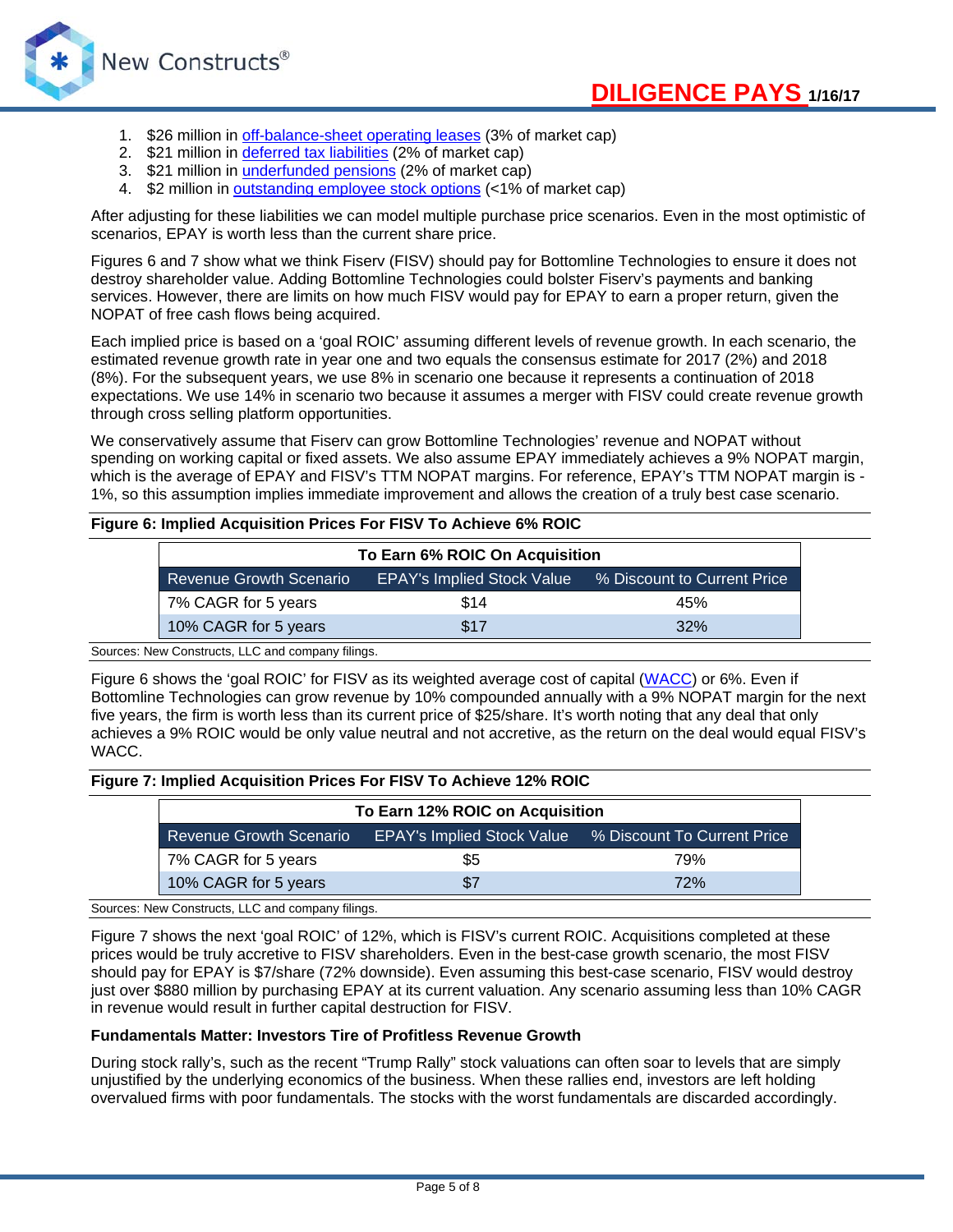

As the Trump Rally comes to an end, the time to evaluate EPAY on its fundamentals has arrived. As shown above, those fundamentals do not justify the current valuation, and even in the best case scenarios, the stock faces significant downside.

Something as simple as an earnings miss could be a catalyst for the market to re-evaluate EPAY. We've seen competitor ACI Worldwide (ACIW), placed in the Danger Zone in [June 2016,](https://www.newconstructs.com/danger-zone-aci-worldwide-aciw/) fall 10% since we published our report (compared to S&P up 9%) as revenue failed to meet expectations in two consecutive quarters.

The same fate could befall EPAY as investors tire of the constant revenue growth the subscription model generates and begin to hold management accountable for the lack of profits at the firm.

# **Insider Action and Short Interest Is Minimal**

Over the past 12 months, 312 thousand insider shares have been purchased and 247 thousand have been sold for a net effect of 65 thousand insider shares purchased. These sales represent less than 1% of shares outstanding. Additionally, there are 2.4 million shares sold short, or 6% of shares outstanding.

## **Impact of Footnotes Adjustments and Forensic Accounting**

In order to derive the true recurring cash flows, an accurate invested capital, and a real shareholder value, we made the following adjustments to Bottomline Technologies' 2016 10-K:

Income Statement: we made \$25 million of adjustments with a net effect of removing \$23 million in non-operating expense (7% of revenue). We removed \$1 million related to [non-operating income](https://www.newconstructs.com/non-operating-income-hidden-in-operating-earnings/) and \$24 million related to [non-operating expenses.](https://www.newconstructs.com/non-operating-expenses-hidden-in-operating-earnings/) See all the adjustments made to EPAY's income statement [here.](https://www.newconstructs.com/wp-content/uploads/2017/01/NewConstructs_Models_EPAY_IncomeStatementAdjustments_2017-01-16.png)

Balance Sheet: we made \$238 million of adjustments to calculate invested capital with a net decrease of \$20 million. The most notable adjustment was \$38 million (7% of reported net assets) related to [other comprehensive](https://www.newconstructs.com/accumulated-other-comprehensive-income-removed-from-invested-capital/)  [income.](https://www.newconstructs.com/accumulated-other-comprehensive-income-removed-from-invested-capital/) See all adjustments to EPAY's balance sheet [here.](https://www.newconstructs.com/wp-content/uploads/2017/01/NewConstructs_Models_EPAY_BalanceSheetAdjustments_2017-01-16.png) 

Valuation: we made \$355 million of adjustments with a net effect of decreasing shareholder value by \$133 million. The largest adjustment to shareholder value was \$199 million in [total debt,](https://www.newconstructs.com/adjusted-total-debt/) which includes \$26 million in [off-balance-sheet operating leases.](https://www.newconstructs.com/off-balance-sheet-debt/) This lease adjustment represents 3% of EPAY's market cap.

# **Dangerous Funds That Hold EPAY**

The following funds receive our Dangerous-or-worse rating and allocate significantly to Bottomline Technologies.

- 1. Nicholas Limited Edition (NNLEX) 1.5% allocation and Dangerous rating.
- 2. Frontier Netols Small Cap Value Fund (FNSVX) 1.3% allocation and Dangerous rating.
- 3. Kalmar "Growth-With-Value" Small Cap Fund (KGSAX) 1.3% allocation and Dangerous rating.

*This article originally published [here](https://www.newconstructs.com/danger-zone-bottomline-technologies-epay) on January 16, 2017.*

*Disclosure: David Trainer, Kyle Guske II, and Kyle Martone receive no compensation to write about any specific stock, style, or theme.*

*Scottrade clients get a Free Gold Membership (\$588/yr value) as well as 50% discounts and up to 20 free trades (\$140 value) for signing up to Platinum, Pro or Unlimited memberships. [Login or open your Scottrade account](https://www.scottrade.com/landingpages/7-dollar-online-trades.html?gclid=CPn2guKJ-84CFYovgQodyPoNKw&camid=PricingFY16_Search&sctr=24742&kwid=11002789717&adgrpid=1244356657&amovid=29ff5e5a70359d151a1922602021b291&s_kwcid=AL!4503!3!135420691207!b!!g!!online%20brokers%20accounts&ef_id=UkrFkAAABdjLsFXg:20160906154004) & find us under Quotes & Research/Investor Tools.*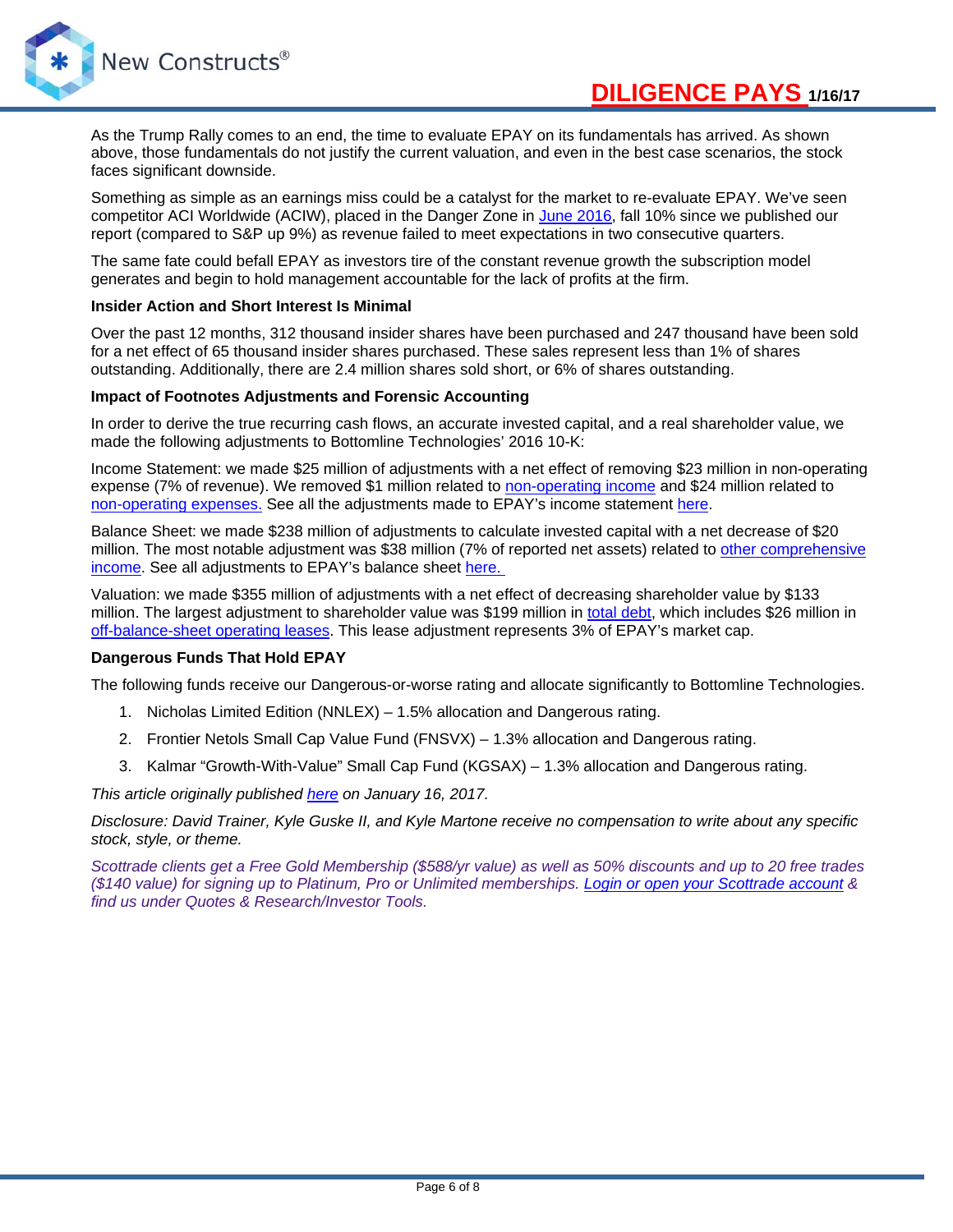

# *New Constructs® – Profile*

# *How New Constructs Creates Value for Clients*

- We find it. You benefit. Cutting-edge technology enables us to scale our forensic accounting [expertise](https://www.newconstructs.com/education/) across 3000+ stocks. We shine a light in the dark corners of SEC filings so our clients can make safer, more informed decisions.
- Our [stock rating methodology](https://www.newconstructs.com/stock-rating-methodology/) instantly informs you of the quality of the business and the fairness of the stock's valuation. We do the diligence on earnings quality and valuation so you don't have to.
- In-depth risk/reward analysis underpins our ratings. Our rating methodology grades every stock, ETF, and mutual fund according to what we believe are the 5 most important criteria for assessing the quality of an equity. Each grade reflects the balance of potential risk and reward of buying that equity. Our analysis results in the 5 ratings described below. Very Attractive and Attractive correspond to a "Buy" rating, Very Dangerous and Dangerous correspond to a "Sell" rating, while Neutral corresponds to a "Hold" rating.
- QUESTION: Why shouldn't fund research be as good as stock research? Why should fund investors rely on backward-looking price trends? ANSWER: They should not.
- Don't judge a fund by its cover. Take a look inside at its holdings and understand the quality of earnings and valuation of the stocks it holds. We enable you to choose the best fund based on its stock-picking merits so you do not have to rely solely on backward-looking technical metrics.
- The drivers of our [forward-looking fund ratings](https://www.newconstructs.com/education-etf-mutual-fund-rating/) are Portfolio Management (i.e. the aggregated ratings of its holdings) and Total Annual Costs. The Total Annual Costs Rating [\(details](https://www.newconstructs.com/education-total-annual-costs/) here) captures the all-in cost of being in a fund over a 3-year holding period, the average period for all fund investors.

# *Our Philosophy About Research*

Accounting data is not designed for equity investors, but for debt investors. [Accounting data must be](https://www.newconstructs.com/education/education-close-the-loopholes/education-economic-earnings/)  [translated into economic earnings](https://www.newconstructs.com/education/education-close-the-loopholes/education-economic-earnings/) to understand the profitability and valuation relevant to equity investors. Respected investors (e.g. Adam Smith, Warren Buffett and Ben Graham) have repeatedly emphasized that accounting results should not be used to value stocks. [Economic earnings](https://www.newconstructs.com/education/education-close-the-loopholes/education-economic-earnings/) are what matter because they are:

- 1. Based on the complete set of financial information available.
- 2. Standard for all companies.
- 3. A more accurate representation of the true underlying cash flows of the business.

# *Additional Information*

Incorporated in July 2002, [New Constructs](http://www.newconstructs.com/) is an independent publisher of investment research that provides clients with consulting and research services. We specialize in quality-of-earnings, forensic accounting and discounted cash flow valuation analyses for all U.S. public companies. We translate accounting data from 10Ks into economic financial statements, i.e. [NOPAT,](https://www.newconstructs.com/education-net-operating-profit/) [Invested Capital,](https://www.newconstructs.com/education-invested-capital/) and [WACC,](https://www.newconstructs.com/education-weighted-avg-cost-capital/) to create [economic earnings models,](https://www.newconstructs.com/gaap-opinion-versus-economic-fact/) which are necessary to understand the true profitability and valuation of companies. Visit the [Free Archive](https://www.newconstructs.com/blog/) to download samples of our research. New Constructs is a [BBB accredited](http://www.bbb.org/nashville/business-reviews/financial-services/new-constructs-in-brentwood-tn-37048565?&language=1) business and a member of the [Investorside Research Association.](http://www.investorside.org/imain?p=6)